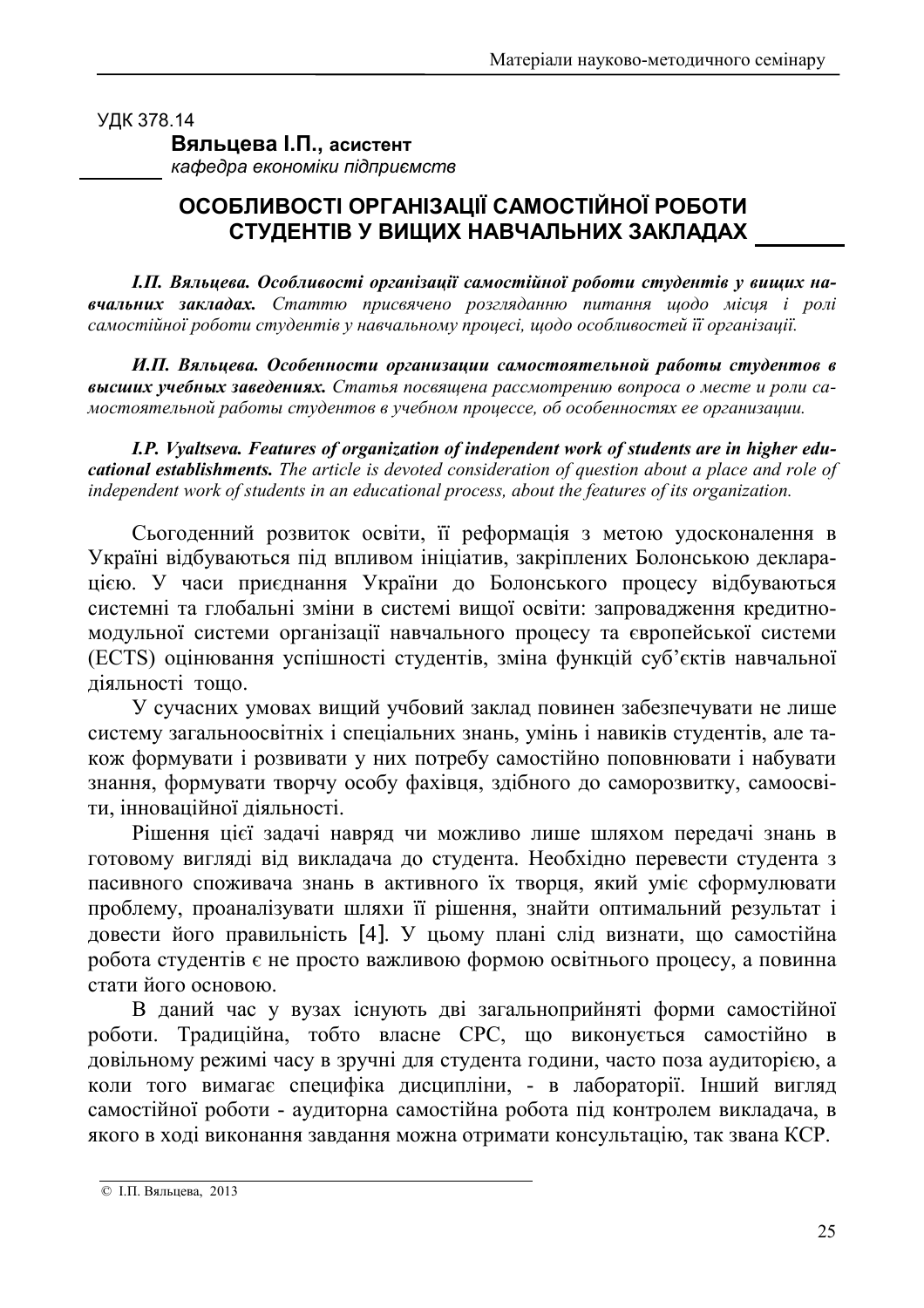В даний час намітилася тенденція до розробки третього, проміжного варіанту СРС, що передбачає велику самостійність студентів, велику індивідуалізацію завдань, наявність консультаційних пунктів і ряд педагогічних для психологотипу новацій, що стосуються як змістовної частини завдань, так і характеру консультацій і контролю [1].

Самостійна робота - це дидактичний засіб навчання, за допомогою якого викладач організовує діяльність студента як на занятті, так і поза ним. Зовні самостійна робота як засіб вчення виступає у вигляді найрізноманітніших завдань, внутрішньо вона виражається через пізнавальне і практичне завдання, яке вволікає студентів в учбовий процесс [3].

Значення самостійної роботи величезне. Вона розвиває логічне мислення, виховує допитливість і пізнавальний інтерес, виробляє необхідні уміння і навики, показує свідомість засвоєння матеріалу, допомагає виявити кругозір, розвиває мову, вчить вдумливо працювати з учбовою, довідковою, науковопопулярною літературою. Самостійна робота має і велике виховне значення: виховує самостійність не лише як сукупність певних умінь і навиків, але і як рису вдачі. Самостійна робота виховує культуру розумової праці - уміння раціонально організувати навчання, спланувати його в часі, оформити чином самостійна належним Крім TOTO, робота **ВИХОВУЄ** відчуття вілповілальності виконання учбового завлання. працьовитості.  $3a$ наполегливості й завзятості в лосягненні мети.

Таким чином, самостійна робота завершує завдання інших видів учбової роботи. Вона розширює і збагачує знання, уміння і навики, отримані на лекціях і семінарах, є важливою формою виховання студентів через предмет, розвиває творчі здібності, формує навики самоконтролю і самооцінки, готує студентів до самоосвіти.

Засвоєння знань, взяте само по собі, не веде автоматично до розвитку самостійності. Навики самостійної роботи потрібно формувати систематично не лише на заняттях, але і в позаурочний час. Успіх закріплення навиків багато в чому залежить і від контролю. Як показала практика, спроби виключити контроль частково або повністю з учбового процесу призводять до зниження якості навчання. Систему контролю утворюють іспити, заліки, усне опитування (співбесіда), письмові контрольні, реферати, колоквіуми, семінари, курсові, лабораторні контрольні роботи, проектні роботи, журнали спостережень. Кожна з форм має свої особливості. Під час усного опитування контролюються не лише знання, але і тренується усна мова, розвивається педагогічне спілкування. Письмові роботи дозволяють документально встановити рівень знання матеріалу, але вимагають від викладача великих витрат часу. Іспити створюють додаткове навантаження на психіку студента. Курсові та дипломні роботи сприяють формуванню творчої особи майбутнього фахівця. Вміле поєднання різних видів контролю - показник рівня постановки учбового процесу у вузі й один з важливих показників педагогічної кваліфікації викладача. Існують наступні види контролю [2]:

- вхідний контроль знань і умінь студентів на початку вивчення чергової дисципліни;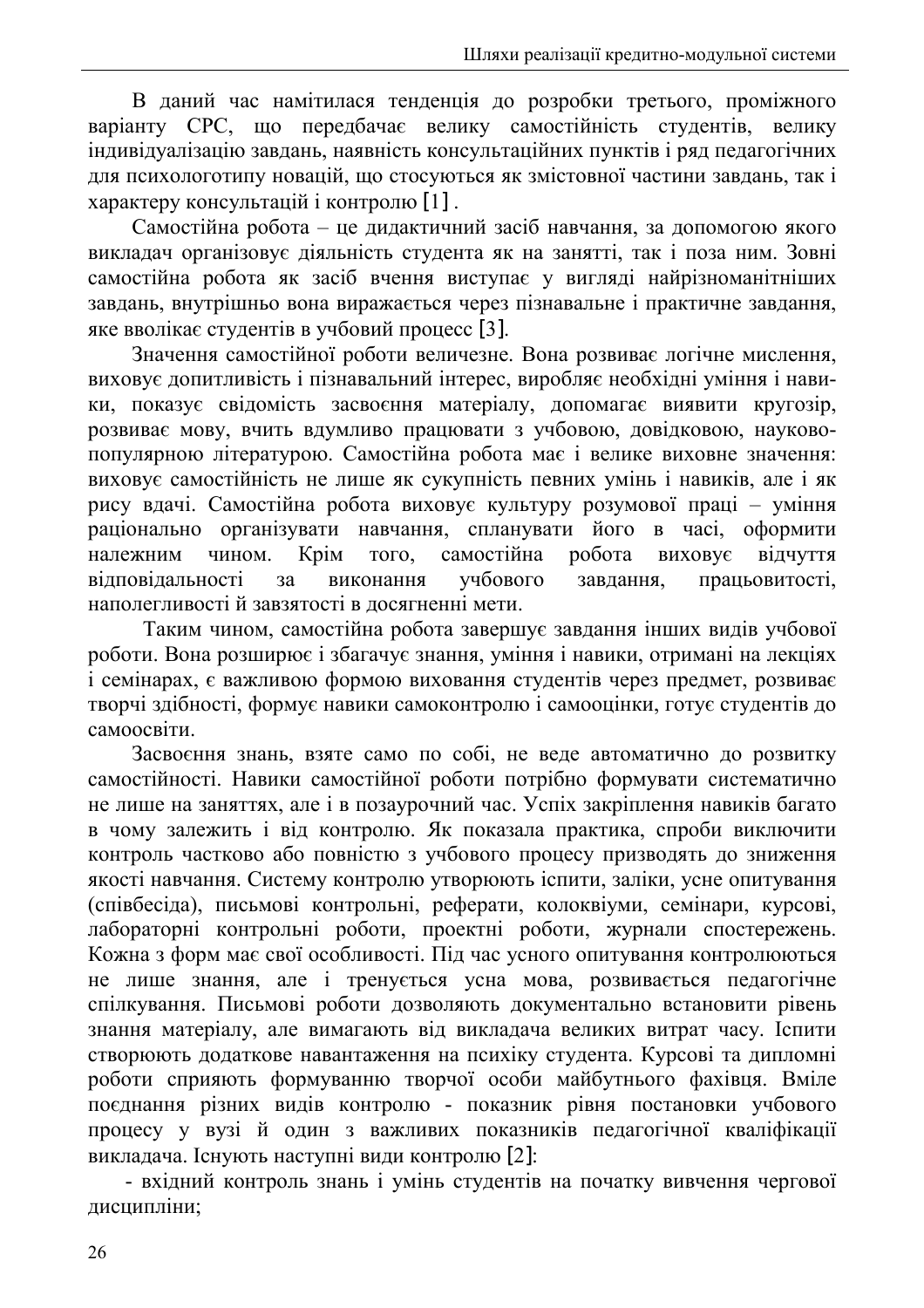- поточний контроль, тобто регулярне відстежування рівня засвоєння матеріалу на лекціях, практичних і лабораторних заняттях;

- проміжний контроль після закінчення вивчення розділу або модуля курсу;

- самоконтроль, що здійснюється студентом в процесі вивчення дисципліни при підготовці до контрольних заходів;

- підсумковий контроль по дисципліні у вигляді заліку або іспиту;

- контроль залишкових знань і умінь через певний час після завершення вивчення дисципліни.

Останніми роками поряд з традиційними формами контролю - заліками і іспитами - досить широко застосовуються нові методи. В першу чергу слід зазначити рейтингову систему контролю, що використовується в багатьох вищих навчальних закладах. Використання рейтингової системи дозволяє отримати ритмічну роботу студента протягом семестру, а тому активізує пізнавальну діяльність студентів шляхом стимулювання їх творчої активності. Вельми корисним, на наш погляд, може бути тестовий контроль знань і умінь студентів. Тестування допомагає викладачеві виявити структуру знань студентів і на цій основі переоцінити методичні підходи до навчання з окремої дисципліни, індивідуалізувати процес навчання. Проте, не можна не сказати про недоліки традиційного тестування: залежність оцінки знань від рівня важкості завдань; залежність оцінки важкості завдання від рівня підготовленості студентів; один інструмент оцінки не може оцінювати різне знання студентів. Ефективне використання тестів, безпосередньо в процесі навчання, при самостійній роботі студентів. В цьому випадку студент сам перевіряє свої знання. Не відповівши відразу на тестове завдання, студент отримує підказку.

Треба відзначити, що, якщо самостійна робота не перевіряється, то вона і регулярно не виконуватиметься. Потрібно постійно прагнути зацікавити студентів, оскільки при формуванні навиків самостійної роботи має бути позитивне відношення до неї. Ні суворим контролем, ні високою вимогливістю не можна добитися бажаних результатів. У основі цього повинні лежати позитивні мотиви навчання, інтерес до учбово-пізнавального процесу, до самостійного добування знань.

Співвідношення часу, що відводиться на аудиторну і самостійну роботу, у всьому світі складає 1:3,5. Таке співвідношення грунтується на величезному дидактичному потенціалі цього виду учбової діяльності студентів. Самостійна робота сприяє [4]:

- поглибленню і розширенню знань;

- формуванню інтересу до пізнавальної діяльності;
- опануванню прийомів процесу пізнання:
- розвитку пізнавальних здібностей.

Саме тому вона стає головним резервом підвищення ефективності підготовки фахівців.

Самостійна робота студентів - дуже складний процес, у ході якого повинні бути вирішені такі питання, які важливі для кожного учасника навчального процесу - викладачів, студентів та допоміжного персоналу:

- нормативне та методичне забезпечення СРС;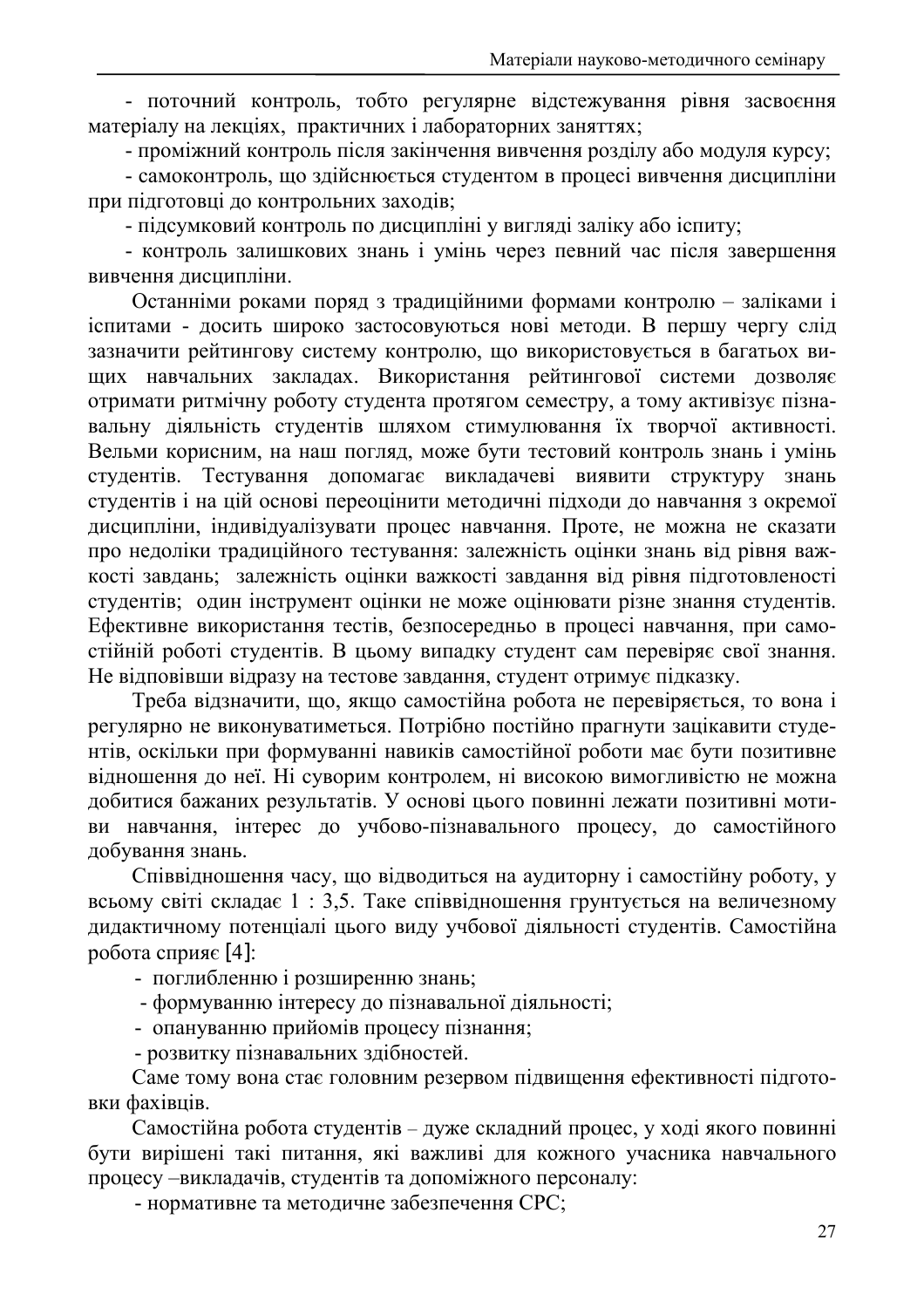- форми самостійної роботи студентів;
- строки та форми виконання СРС;
- форми контролю кожного виду СРС;
- критерії оцінювання результатів СРС.

Розробка комплексу методичного забезпечення учбового процесу є найважливішою умовою ефективності самостійної роботи студентів. До такого комплексу слід вілнести тексти лекцій, навчальні та методичні посібники, лабораторні практикуми, банки завдань і завдання, сформульовані на основі реальних даних, банк розрахункових, моделюючих, тренажерних програм і програм для самоконтролю, автоматизовані навчальні й контролюючі системи, інформаційні бази дисципліни або групи родинних дисциплін тощо.

Це дозволить організувати навчання таким чином, щоб студент став рівноправним учасником учбового процесу.

Групова робота підсилює чинник мотивації і взаємної інтелектуальної активності, підвищує ефективність пізнавальної діяльності студентів завдяки взаємному контролю. В разі індивідуальної підготовки студент суб'єктивно оцінює свою діяльність як повноцінну і завершену, але така оцінка може бути помилковою. При груповій індивідуальній роботі відбувається групова самоперевірка з подальшою корекцією викладача. Це друга ланка самостійної учбової діяльності забезпечує ефективність роботи в цілому [2]. При досить високому рівні самостійної роботи студент сам може виконати індивідуальну частину роботи і демонструвати її однокурсникові.

Будь-яка робота студента, представлена в усній або у письмовій формі, має бути об'єктивно оцінена викладачем. Українські вищі навчальні заклади оцінюють знання студентів за шкалою від 0 до 100, яку можна перетворити в традиційну 4-бальну шкалу: "відмінно" (95-100 балів) ставиться за точне і міцне знання матеріалу в заданому об'ємі. У письмовій роботі не повинно бути помилок. При усному опитуванні мова студента має бути логічно обгрунтованою і граматично правильною.

"Добре" (75 - 94) ставиться за міцне знання предмету при малозначних неточностях, пропусках, помилках.

"Задовільно" (60 - 74) - за знання предмету з помітними пропусками, неточностями, але такими, які не служать перешкодою для подальшого навчан-HЯ.

"Незадовільно" (0 – 59) – за незнання предмету, має місце велика кількість помилок в усній вілповілі або в письмовій роботі.

Аналізуючи практичний досвід навчання, необхідно відзначити ряд трудношів в організації самостійної роботи як суб'єктивного, так і об'єктивного характеру:

1) необхідні досвід і уміння викладача в подоланні протиріччя між колективними умовами навчання і індивідуальним характером засвоєння учбового матеріалу;

2) більшість викладачів використовують в основному репродуктивні методи навчання, тому що активні методи, в першу чергу, вимагають великих витрат учбового часу;